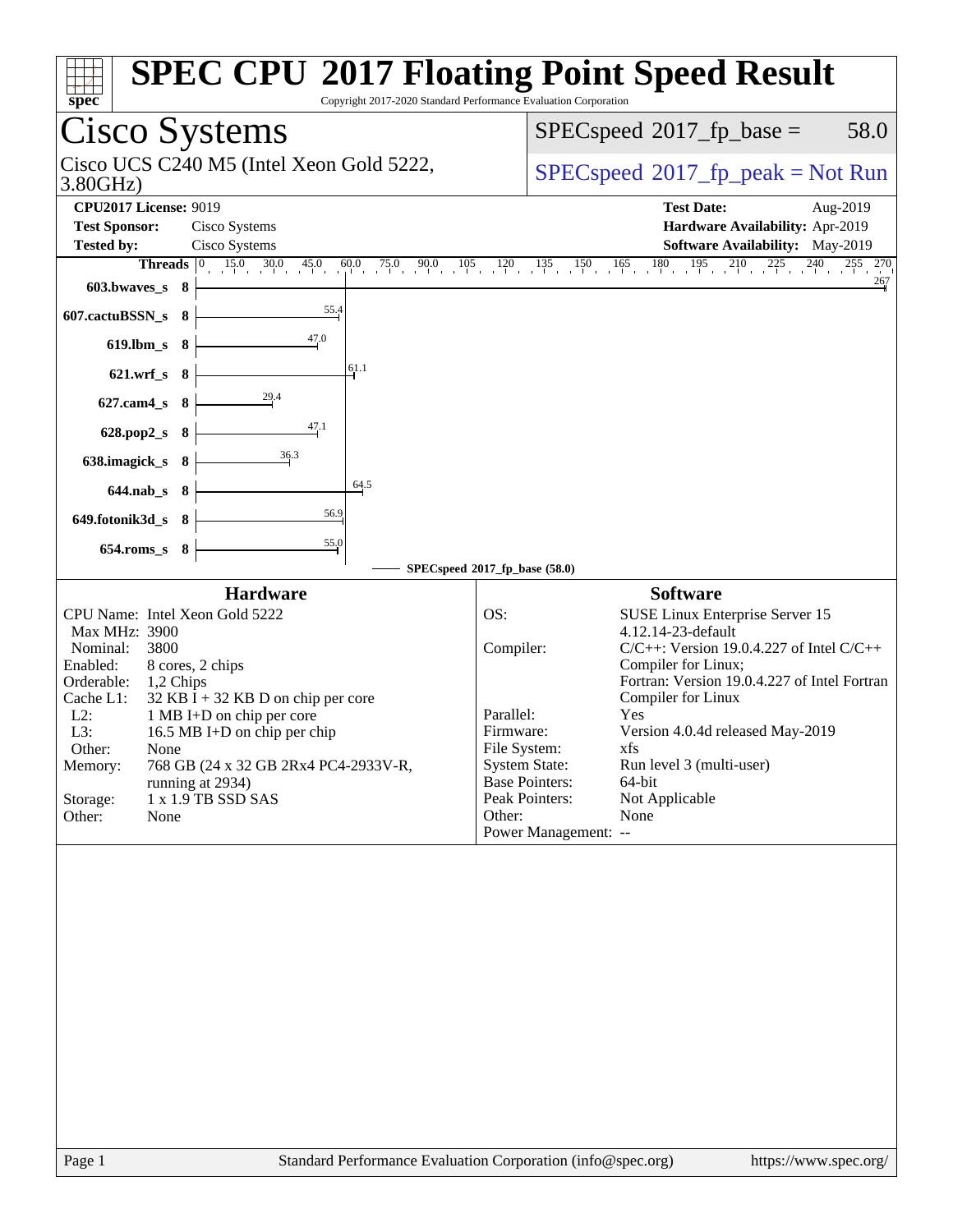

Copyright 2017-2020 Standard Performance Evaluation Corporation

## Cisco Systems

3.80GHz) Cisco UCS C240 M5 (Intel Xeon Gold 5222,  $\begin{array}{c|c}\n\text{SPEC speed} \text{?}2017\_fp\_peak = Not Run\n\end{array}$ 

 $SPECspeed^{\circ}2017\_fp\_base = 58.0$  $SPECspeed^{\circ}2017\_fp\_base = 58.0$ 

**[CPU2017 License:](http://www.spec.org/auto/cpu2017/Docs/result-fields.html#CPU2017License)** 9019 **[Test Date:](http://www.spec.org/auto/cpu2017/Docs/result-fields.html#TestDate)** Aug-2019 **[Test Sponsor:](http://www.spec.org/auto/cpu2017/Docs/result-fields.html#TestSponsor)** Cisco Systems **[Hardware Availability:](http://www.spec.org/auto/cpu2017/Docs/result-fields.html#HardwareAvailability)** Apr-2019 **[Tested by:](http://www.spec.org/auto/cpu2017/Docs/result-fields.html#Testedby)** Cisco Systems **[Software Availability:](http://www.spec.org/auto/cpu2017/Docs/result-fields.html#SoftwareAvailability)** May-2019

### **[Results Table](http://www.spec.org/auto/cpu2017/Docs/result-fields.html#ResultsTable)**

|                                               | <b>Base</b>    |                |       |                |       | <b>Peak</b>    |       |                |                |              |                |              |                |              |
|-----------------------------------------------|----------------|----------------|-------|----------------|-------|----------------|-------|----------------|----------------|--------------|----------------|--------------|----------------|--------------|
| <b>Benchmark</b>                              | <b>Threads</b> | <b>Seconds</b> | Ratio | <b>Seconds</b> | Ratio | <b>Seconds</b> | Ratio | <b>Threads</b> | <b>Seconds</b> | <b>Ratio</b> | <b>Seconds</b> | <b>Ratio</b> | <b>Seconds</b> | <b>Ratio</b> |
| 603.bwayes_s                                  | 8              | <u>221</u>     | 267   | 221            | 267   | 221            | 267   |                |                |              |                |              |                |              |
| 607.cactuBSSN s                               | 8              | <b>301</b>     | 55.4  | 301            | 55.4  | 302            | 55.3  |                |                |              |                |              |                |              |
| $619.$ lbm s                                  | 8              | 112            | 46.9  | 111            | 47.0  | 112            | 47.0  |                |                |              |                |              |                |              |
| $621.wrf$ s                                   | 8              | 216            | 61.3  | 217            | 60.9  | 216            | 61.1  |                |                |              |                |              |                |              |
| $627$ .cam4 s                                 | 8              | 301            | 29.4  | 300            | 29.6  | <u>301</u>     | 29.4  |                |                |              |                |              |                |              |
| $628.pop2_s$                                  | 8              | 252            | 47.1  | 253            | 47.0  | 252            | 47.1  |                |                |              |                |              |                |              |
| 638.imagick_s                                 | 8              | 398            | 36.3  | 398            | 36.3  | 397            | 36.3  |                |                |              |                |              |                |              |
| $644$ .nab s                                  | 8              | 271            | 64.5  | 271            | 64.5  | 271            | 64.5  |                |                |              |                |              |                |              |
| 649.fotonik3d s                               | 8              | 160            | 56.9  | 160            | 56.9  | 161            | 56.7  |                |                |              |                |              |                |              |
| $654$ .roms_s                                 | 8              | 289            | 54.6  | 286            | 55.1  | 286            | 55.0  |                |                |              |                |              |                |              |
| $SPECspeed*2017_fp\_base =$<br>58.0           |                |                |       |                |       |                |       |                |                |              |                |              |                |              |
| $SPECspeed*2017_fp\_peak =$<br><b>Not Run</b> |                |                |       |                |       |                |       |                |                |              |                |              |                |              |

Results appear in the [order in which they were run.](http://www.spec.org/auto/cpu2017/Docs/result-fields.html#RunOrder) Bold underlined text [indicates a median measurement](http://www.spec.org/auto/cpu2017/Docs/result-fields.html#Median).

#### **[Operating System Notes](http://www.spec.org/auto/cpu2017/Docs/result-fields.html#OperatingSystemNotes)**

Stack size set to unlimited using "ulimit -s unlimited"

### **[General Notes](http://www.spec.org/auto/cpu2017/Docs/result-fields.html#GeneralNotes)**

Environment variables set by runcpu before the start of the run: KMP\_AFFINITY = "granularity=fine,compact" LD\_LIBRARY\_PATH = "/home/cpu2017/lib/intel64" OMP\_STACKSIZE = "192M"

 Binaries compiled on a system with 1x Intel Core i9-7900X CPU + 32GB RAM memory using Redhat Enterprise Linux 7.5 Transparent Huge Pages enabled by default Prior to runcpu invocation Filesystem page cache synced and cleared with: sync; echo 3> /proc/sys/vm/drop\_caches NA: The test sponsor attests, as of date of publication, that CVE-2017-5754 (Meltdown) is mitigated in the system as tested and documented. Yes: The test sponsor attests, as of date of publication, that CVE-2017-5753 (Spectre variant 1) is mitigated in the system as tested and documented. Yes: The test sponsor attests, as of date of publication, that CVE-2017-5715 (Spectre variant 2) is mitigated in the system as tested and documented.

### **[Platform Notes](http://www.spec.org/auto/cpu2017/Docs/result-fields.html#PlatformNotes)**

BIOS Settings: Intel HyperThreading Technology set to Disabled CPU performance set to Enterprise

**(Continued on next page)**

Page 2 Standard Performance Evaluation Corporation [\(info@spec.org\)](mailto:info@spec.org) <https://www.spec.org/>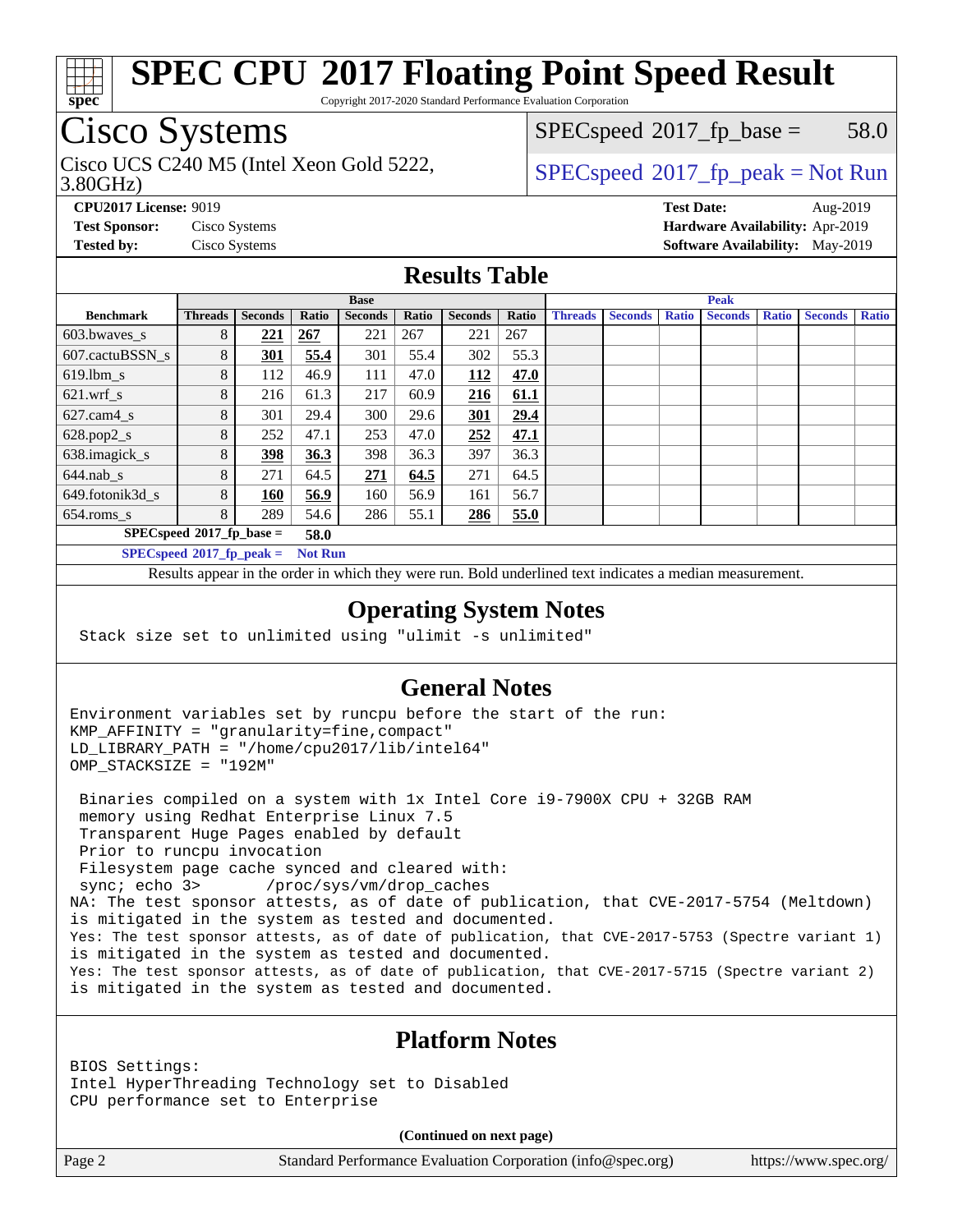

Copyright 2017-2020 Standard Performance Evaluation Corporation

# Cisco Systems

3.80GHz) Cisco UCS C240 M5 (Intel Xeon Gold 5222,  $\begin{array}{c|c}\n\text{SPEC speed} \textdegree 2017\_fp\_peak = Not Run\n\end{array}$ 

 $SPECspeed^{\circ}2017\_fp\_base = 58.0$  $SPECspeed^{\circ}2017\_fp\_base = 58.0$ 

**[Test Sponsor:](http://www.spec.org/auto/cpu2017/Docs/result-fields.html#TestSponsor)** Cisco Systems **[Hardware Availability:](http://www.spec.org/auto/cpu2017/Docs/result-fields.html#HardwareAvailability)** Apr-2019

**[CPU2017 License:](http://www.spec.org/auto/cpu2017/Docs/result-fields.html#CPU2017License)** 9019 **[Test Date:](http://www.spec.org/auto/cpu2017/Docs/result-fields.html#TestDate)** Aug-2019 **[Tested by:](http://www.spec.org/auto/cpu2017/Docs/result-fields.html#Testedby)** Cisco Systems **[Software Availability:](http://www.spec.org/auto/cpu2017/Docs/result-fields.html#SoftwareAvailability)** May-2019

#### **[Platform Notes \(Continued\)](http://www.spec.org/auto/cpu2017/Docs/result-fields.html#PlatformNotes)**

Page 3 Standard Performance Evaluation Corporation [\(info@spec.org\)](mailto:info@spec.org) <https://www.spec.org/> Power Performance Tuning set to OS Controls SNC set to Disabled Patrol Scrub set to Disabled Sysinfo program /home/cpu2017/bin/sysinfo Rev: r5974 of 2018-05-19 9bcde8f2999c33d61f64985e45859ea9 running on linux-3c6s Fri Aug 16 12:26:16 2019 SUT (System Under Test) info as seen by some common utilities. For more information on this section, see <https://www.spec.org/cpu2017/Docs/config.html#sysinfo> From /proc/cpuinfo model name : Intel(R) Xeon(R) Gold 5222 CPU @ 3.80GHz 2 "physical id"s (chips) 8 "processors" cores, siblings (Caution: counting these is hw and system dependent. The following excerpts from /proc/cpuinfo might not be reliable. Use with caution.) cpu cores : 4 siblings : 4 physical 0: cores 2 5 9 13 physical 1: cores 2 5 8 12 From lscpu: Architecture: x86\_64 CPU op-mode(s): 32-bit, 64-bit Byte Order: Little Endian  $CPU(s):$  8 On-line CPU(s) list: 0-7 Thread(s) per core: 1 Core(s) per socket: 4 Socket(s): 2 NUMA node(s): 2 Vendor ID: GenuineIntel CPU family: 6 Model: 85 Model name: Intel(R) Xeon(R) Gold 5222 CPU @ 3.80GHz Stepping: 6 CPU MHz: 3800.000 CPU max MHz: 3900.0000 CPU min MHz: 1200.0000 BogoMIPS: 7600.00 Virtualization: VT-x L1d cache: 32K L1i cache: 32K L2 cache: 1024K L3 cache: 16896K NUMA node0 CPU(s): 0-3 **(Continued on next page)**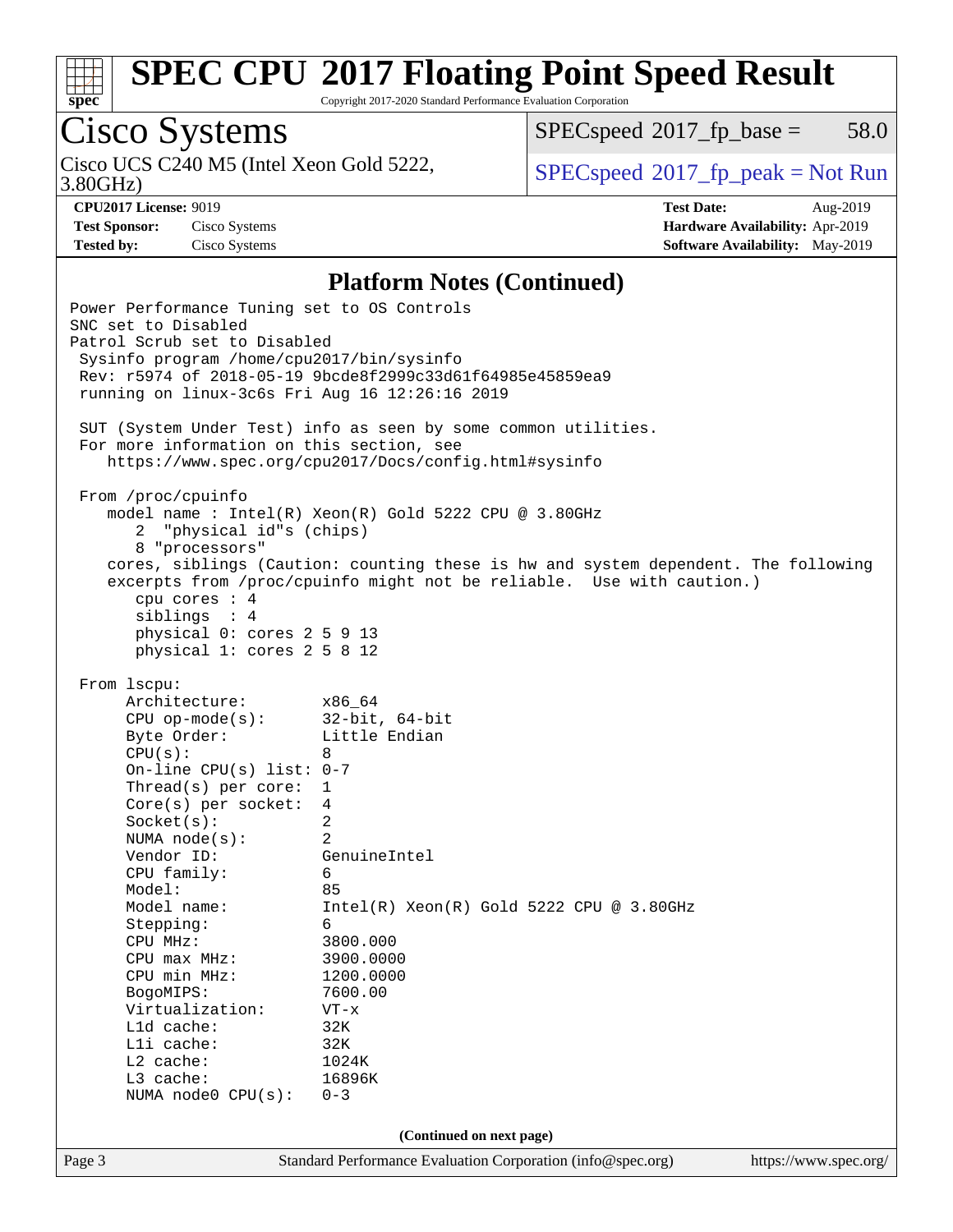

**(Continued on next page)**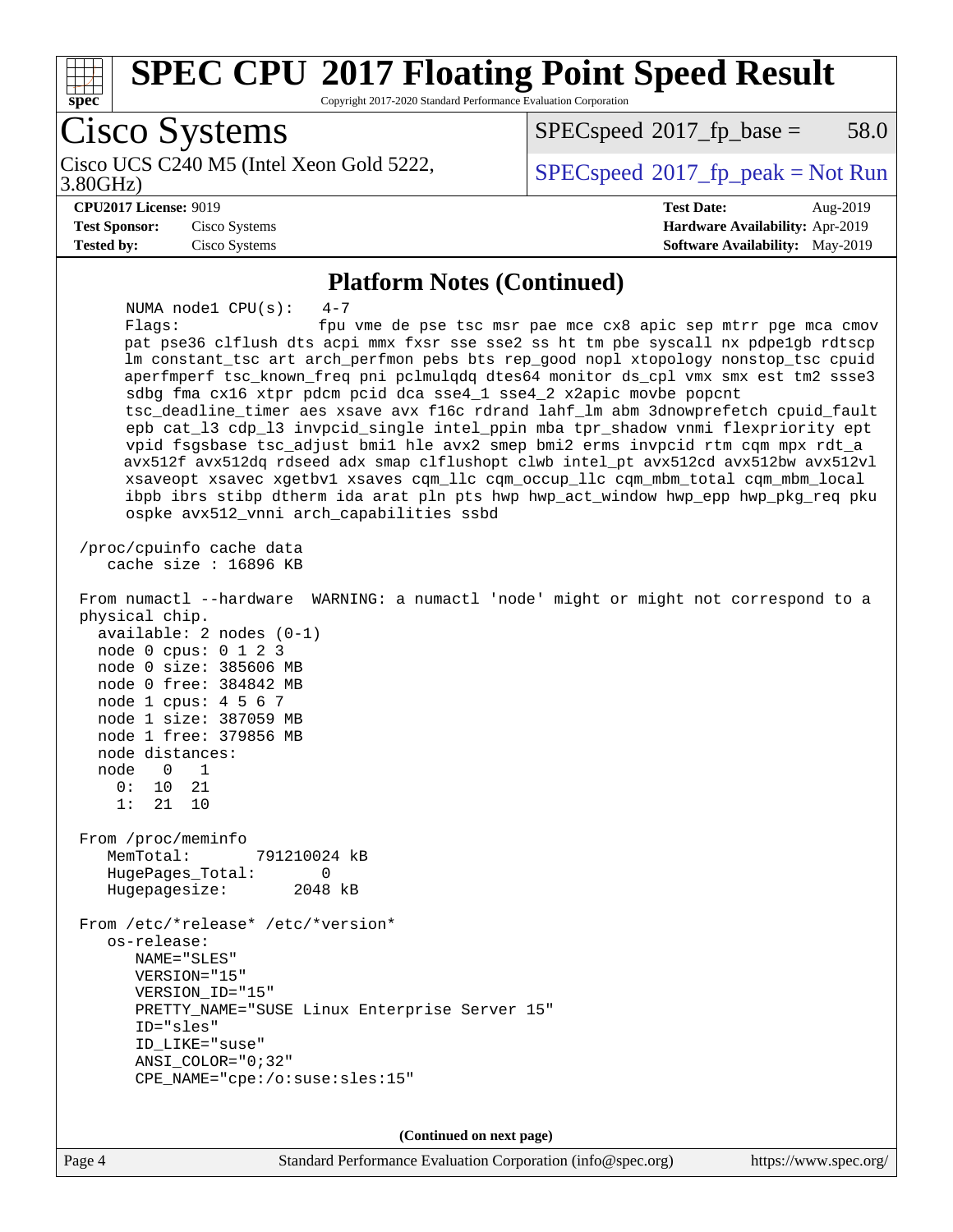

Copyright 2017-2020 Standard Performance Evaluation Corporation

## Cisco Systems

3.80GHz) Cisco UCS C240 M5 (Intel Xeon Gold 5222,  $\begin{array}{c|c}\n\text{SPEC speed} \textdegree 2017\_fp\_peak = Not Run\n\end{array}$ 

 $SPECspeed^{\circledcirc}2017_fp\_base = 58.0$  $SPECspeed^{\circledcirc}2017_fp\_base = 58.0$ 

**[Test Sponsor:](http://www.spec.org/auto/cpu2017/Docs/result-fields.html#TestSponsor)** Cisco Systems **[Hardware Availability:](http://www.spec.org/auto/cpu2017/Docs/result-fields.html#HardwareAvailability)** Apr-2019 **[Tested by:](http://www.spec.org/auto/cpu2017/Docs/result-fields.html#Testedby)** Cisco Systems **[Software Availability:](http://www.spec.org/auto/cpu2017/Docs/result-fields.html#SoftwareAvailability)** May-2019

**[CPU2017 License:](http://www.spec.org/auto/cpu2017/Docs/result-fields.html#CPU2017License)** 9019 **[Test Date:](http://www.spec.org/auto/cpu2017/Docs/result-fields.html#TestDate)** Aug-2019

#### **[Platform Notes \(Continued\)](http://www.spec.org/auto/cpu2017/Docs/result-fields.html#PlatformNotes)**

uname -a:

 Linux linux-3c6s 4.12.14-23-default #1 SMP Tue May 29 21:04:44 UTC 2018 (cd0437b) x86\_64 x86\_64 x86\_64 GNU/Linux

Kernel self-reported vulnerability status:

 CVE-2017-5754 (Meltdown): Not affected CVE-2017-5753 (Spectre variant 1): Mitigation: \_\_user pointer sanitization CVE-2017-5715 (Spectre variant 2): Mitigation: Indirect Branch Restricted Speculation, IBPB, IBRS\_FW

run-level 3 Aug 16 07:30

 SPEC is set to: /home/cpu2017 Filesystem Type Size Used Avail Use% Mounted on /dev/sda1 xfs 224G 26G 198G 12% /

 Additional information from dmidecode follows. WARNING: Use caution when you interpret this section. The 'dmidecode' program reads system data which is "intended to allow hardware to be accurately determined", but the intent may not be met, as there are frequent changes to hardware, firmware, and the "DMTF SMBIOS" standard. BIOS Cisco Systems, Inc. C240M5.4.0.4d.0.0506190827 05/06/2019 Memory: 24x 0xCE00 M393A4K40CB2-CVF 32 GB 2 rank 2933, configured at 2934

(End of data from sysinfo program)

#### **[Compiler Version Notes](http://www.spec.org/auto/cpu2017/Docs/result-fields.html#CompilerVersionNotes)**

============================================================================== C | 619.lbm\_s(base) 638.imagick\_s(base) 644.nab\_s(base) ------------------------------------------------------------------------------ Intel(R) C Intel(R) 64 Compiler for applications running on Intel(R)  $64$ , Version 19.0.4.227 Build 20190416 Copyright (C) 1985-2019 Intel Corporation. All rights reserved. ------------------------------------------------------------------------------ ============================================================================== C++, C, Fortran | 607.cactuBSSN\_s(base) ------------------------------------------------------------------------------ Intel(R)  $C++$  Intel(R) 64 Compiler for applications running on Intel(R) 64, Version 19.0.4.227 Build 20190416 Copyright (C) 1985-2019 Intel Corporation. All rights reserved. Intel(R) C Intel(R) 64 Compiler for applications running on Intel(R)  $64$ , Version 19.0.4.227 Build 20190416 Copyright (C) 1985-2019 Intel Corporation. All rights reserved.

**(Continued on next page)**

| Page 5 | Standard Performance Evaluation Corporation (info@spec.org) | https://www.spec.org/ |
|--------|-------------------------------------------------------------|-----------------------|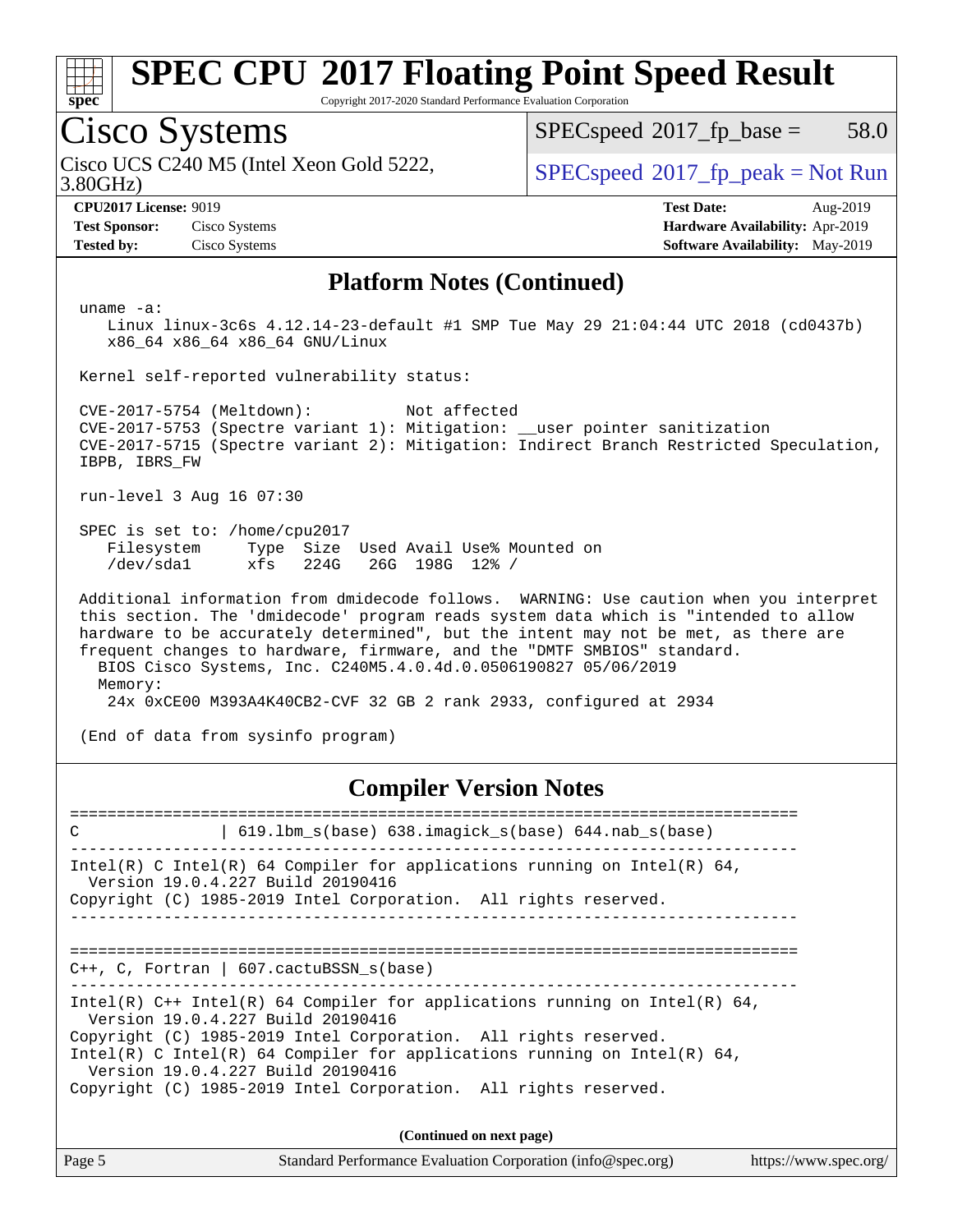

Copyright 2017-2020 Standard Performance Evaluation Corporation

## Cisco Systems

Cisco UCS C240 M5 (Intel Xeon Gold 5222,  $\begin{array}{c|c}\n\text{SPEC speed} \text{?}2017\_fp\_peak = Not Run\n\end{array}$ 

 $SPECspeed^{\circledcirc}2017_fp\_base = 58.0$  $SPECspeed^{\circledcirc}2017_fp\_base = 58.0$ 

3.80GHz)

**[Test Sponsor:](http://www.spec.org/auto/cpu2017/Docs/result-fields.html#TestSponsor)** Cisco Systems **[Hardware Availability:](http://www.spec.org/auto/cpu2017/Docs/result-fields.html#HardwareAvailability)** Apr-2019 **[Tested by:](http://www.spec.org/auto/cpu2017/Docs/result-fields.html#Testedby)** Cisco Systems **[Software Availability:](http://www.spec.org/auto/cpu2017/Docs/result-fields.html#SoftwareAvailability)** May-2019

**[CPU2017 License:](http://www.spec.org/auto/cpu2017/Docs/result-fields.html#CPU2017License)** 9019 **[Test Date:](http://www.spec.org/auto/cpu2017/Docs/result-fields.html#TestDate)** Aug-2019

### **[Compiler Version Notes \(Continued\)](http://www.spec.org/auto/cpu2017/Docs/result-fields.html#CompilerVersionNotes)**

| Intel(R) Fortran Intel(R) 64 Compiler for applications running on Intel(R)<br>64, Version 19.0.4.227 Build 20190416<br>Copyright (C) 1985-2019 Intel Corporation. All rights reserved.                                                                                                                                                                                     |  |  |  |  |  |  |
|----------------------------------------------------------------------------------------------------------------------------------------------------------------------------------------------------------------------------------------------------------------------------------------------------------------------------------------------------------------------------|--|--|--|--|--|--|
| =========================                                                                                                                                                                                                                                                                                                                                                  |  |  |  |  |  |  |
| 603.bwaves $s(base)$ 649.fotonik3d $s(base)$ 654.roms $s(base)$<br>Fortran                                                                                                                                                                                                                                                                                                 |  |  |  |  |  |  |
| Intel(R) Fortran Intel(R) 64 Compiler for applications running on Intel(R)<br>64, Version 19.0.4.227 Build 20190416<br>Copyright (C) 1985-2019 Intel Corporation. All rights reserved.                                                                                                                                                                                     |  |  |  |  |  |  |
|                                                                                                                                                                                                                                                                                                                                                                            |  |  |  |  |  |  |
| Fortran, $C = \{621. \text{wrf s}(\text{base}) \}$ 627. cam4 s(base) 628. pop2 s(base)                                                                                                                                                                                                                                                                                     |  |  |  |  |  |  |
| Intel(R) Fortran Intel(R) 64 Compiler for applications running on Intel(R)<br>64, Version 19.0.4.227 Build 20190416<br>Copyright (C) 1985-2019 Intel Corporation. All rights reserved.<br>Intel(R) C Intel(R) 64 Compiler for applications running on Intel(R) 64,<br>Version 19.0.4.227 Build 20190416<br>Copyright (C) 1985-2019 Intel Corporation. All rights reserved. |  |  |  |  |  |  |

## **[Base Compiler Invocation](http://www.spec.org/auto/cpu2017/Docs/result-fields.html#BaseCompilerInvocation)**

[C benchmarks](http://www.spec.org/auto/cpu2017/Docs/result-fields.html#Cbenchmarks): [icc -m64 -std=c11](http://www.spec.org/cpu2017/results/res2019q3/cpu2017-20190819-16752.flags.html#user_CCbase_intel_icc_64bit_c11_33ee0cdaae7deeeab2a9725423ba97205ce30f63b9926c2519791662299b76a0318f32ddfffdc46587804de3178b4f9328c46fa7c2b0cd779d7a61945c91cd35)

[Fortran benchmarks](http://www.spec.org/auto/cpu2017/Docs/result-fields.html#Fortranbenchmarks): [ifort -m64](http://www.spec.org/cpu2017/results/res2019q3/cpu2017-20190819-16752.flags.html#user_FCbase_intel_ifort_64bit_24f2bb282fbaeffd6157abe4f878425411749daecae9a33200eee2bee2fe76f3b89351d69a8130dd5949958ce389cf37ff59a95e7a40d588e8d3a57e0c3fd751)

[Benchmarks using both Fortran and C](http://www.spec.org/auto/cpu2017/Docs/result-fields.html#BenchmarksusingbothFortranandC): [ifort -m64](http://www.spec.org/cpu2017/results/res2019q3/cpu2017-20190819-16752.flags.html#user_CC_FCbase_intel_ifort_64bit_24f2bb282fbaeffd6157abe4f878425411749daecae9a33200eee2bee2fe76f3b89351d69a8130dd5949958ce389cf37ff59a95e7a40d588e8d3a57e0c3fd751) [icc -m64 -std=c11](http://www.spec.org/cpu2017/results/res2019q3/cpu2017-20190819-16752.flags.html#user_CC_FCbase_intel_icc_64bit_c11_33ee0cdaae7deeeab2a9725423ba97205ce30f63b9926c2519791662299b76a0318f32ddfffdc46587804de3178b4f9328c46fa7c2b0cd779d7a61945c91cd35)

[Benchmarks using Fortran, C, and C++:](http://www.spec.org/auto/cpu2017/Docs/result-fields.html#BenchmarksusingFortranCandCXX) [icpc -m64](http://www.spec.org/cpu2017/results/res2019q3/cpu2017-20190819-16752.flags.html#user_CC_CXX_FCbase_intel_icpc_64bit_4ecb2543ae3f1412ef961e0650ca070fec7b7afdcd6ed48761b84423119d1bf6bdf5cad15b44d48e7256388bc77273b966e5eb805aefd121eb22e9299b2ec9d9) [icc -m64 -std=c11](http://www.spec.org/cpu2017/results/res2019q3/cpu2017-20190819-16752.flags.html#user_CC_CXX_FCbase_intel_icc_64bit_c11_33ee0cdaae7deeeab2a9725423ba97205ce30f63b9926c2519791662299b76a0318f32ddfffdc46587804de3178b4f9328c46fa7c2b0cd779d7a61945c91cd35) [ifort -m64](http://www.spec.org/cpu2017/results/res2019q3/cpu2017-20190819-16752.flags.html#user_CC_CXX_FCbase_intel_ifort_64bit_24f2bb282fbaeffd6157abe4f878425411749daecae9a33200eee2bee2fe76f3b89351d69a8130dd5949958ce389cf37ff59a95e7a40d588e8d3a57e0c3fd751)

## **[Base Portability Flags](http://www.spec.org/auto/cpu2017/Docs/result-fields.html#BasePortabilityFlags)**

 603.bwaves\_s: [-DSPEC\\_LP64](http://www.spec.org/cpu2017/results/res2019q3/cpu2017-20190819-16752.flags.html#suite_basePORTABILITY603_bwaves_s_DSPEC_LP64) 607.cactuBSSN\_s: [-DSPEC\\_LP64](http://www.spec.org/cpu2017/results/res2019q3/cpu2017-20190819-16752.flags.html#suite_basePORTABILITY607_cactuBSSN_s_DSPEC_LP64) 619.lbm\_s: [-DSPEC\\_LP64](http://www.spec.org/cpu2017/results/res2019q3/cpu2017-20190819-16752.flags.html#suite_basePORTABILITY619_lbm_s_DSPEC_LP64)

**(Continued on next page)**

Page 6 Standard Performance Evaluation Corporation [\(info@spec.org\)](mailto:info@spec.org) <https://www.spec.org/>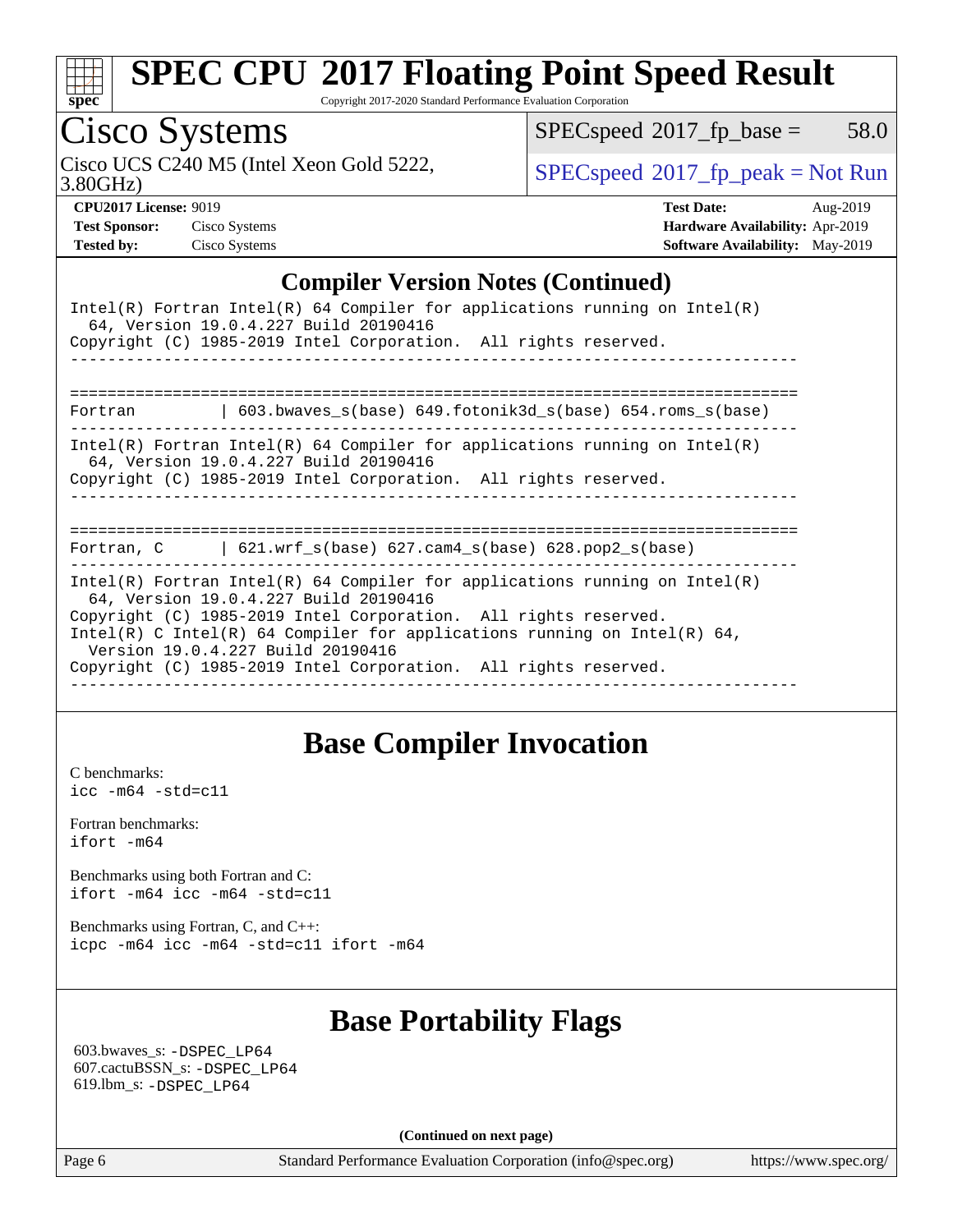

Copyright 2017-2020 Standard Performance Evaluation Corporation

## Cisco Systems

3.80GHz) Cisco UCS C240 M5 (Intel Xeon Gold 5222,  $\begin{array}{c|c}\n\text{SPEC speed} \textdegree 2017\_fp\_peak = Not Run\n\end{array}$ 

 $SPEC speed^{\circ}2017\_fp\_base = 58.0$ 

| <b>CI CAVIT LIQUISC.</b> 2012 |               |
|-------------------------------|---------------|
| <b>Test Sponsor:</b>          | Cisco Systems |
| Tested by:                    | Cisco Systems |

**[CPU2017 License:](http://www.spec.org/auto/cpu2017/Docs/result-fields.html#CPU2017License)** 9019 **[Test Date:](http://www.spec.org/auto/cpu2017/Docs/result-fields.html#TestDate)** Aug-2019 **[Hardware Availability:](http://www.spec.org/auto/cpu2017/Docs/result-fields.html#HardwareAvailability)** Apr-2019 **[Software Availability:](http://www.spec.org/auto/cpu2017/Docs/result-fields.html#SoftwareAvailability)** May-2019

## **[Base Portability Flags \(Continued\)](http://www.spec.org/auto/cpu2017/Docs/result-fields.html#BasePortabilityFlags)**

 621.wrf\_s: [-DSPEC\\_LP64](http://www.spec.org/cpu2017/results/res2019q3/cpu2017-20190819-16752.flags.html#suite_basePORTABILITY621_wrf_s_DSPEC_LP64) [-DSPEC\\_CASE\\_FLAG](http://www.spec.org/cpu2017/results/res2019q3/cpu2017-20190819-16752.flags.html#b621.wrf_s_baseCPORTABILITY_DSPEC_CASE_FLAG) [-convert big\\_endian](http://www.spec.org/cpu2017/results/res2019q3/cpu2017-20190819-16752.flags.html#user_baseFPORTABILITY621_wrf_s_convert_big_endian_c3194028bc08c63ac5d04de18c48ce6d347e4e562e8892b8bdbdc0214820426deb8554edfa529a3fb25a586e65a3d812c835984020483e7e73212c4d31a38223) 627.cam4\_s: [-DSPEC\\_LP64](http://www.spec.org/cpu2017/results/res2019q3/cpu2017-20190819-16752.flags.html#suite_basePORTABILITY627_cam4_s_DSPEC_LP64) [-DSPEC\\_CASE\\_FLAG](http://www.spec.org/cpu2017/results/res2019q3/cpu2017-20190819-16752.flags.html#b627.cam4_s_baseCPORTABILITY_DSPEC_CASE_FLAG) 628.pop2\_s: [-DSPEC\\_LP64](http://www.spec.org/cpu2017/results/res2019q3/cpu2017-20190819-16752.flags.html#suite_basePORTABILITY628_pop2_s_DSPEC_LP64) [-DSPEC\\_CASE\\_FLAG](http://www.spec.org/cpu2017/results/res2019q3/cpu2017-20190819-16752.flags.html#b628.pop2_s_baseCPORTABILITY_DSPEC_CASE_FLAG) [-convert big\\_endian](http://www.spec.org/cpu2017/results/res2019q3/cpu2017-20190819-16752.flags.html#user_baseFPORTABILITY628_pop2_s_convert_big_endian_c3194028bc08c63ac5d04de18c48ce6d347e4e562e8892b8bdbdc0214820426deb8554edfa529a3fb25a586e65a3d812c835984020483e7e73212c4d31a38223) [-assume byterecl](http://www.spec.org/cpu2017/results/res2019q3/cpu2017-20190819-16752.flags.html#user_baseFPORTABILITY628_pop2_s_assume_byterecl_7e47d18b9513cf18525430bbf0f2177aa9bf368bc7a059c09b2c06a34b53bd3447c950d3f8d6c70e3faf3a05c8557d66a5798b567902e8849adc142926523472) 638.imagick\_s: [-DSPEC\\_LP64](http://www.spec.org/cpu2017/results/res2019q3/cpu2017-20190819-16752.flags.html#suite_basePORTABILITY638_imagick_s_DSPEC_LP64) 644.nab\_s: [-DSPEC\\_LP64](http://www.spec.org/cpu2017/results/res2019q3/cpu2017-20190819-16752.flags.html#suite_basePORTABILITY644_nab_s_DSPEC_LP64) 649.fotonik3d\_s: [-DSPEC\\_LP64](http://www.spec.org/cpu2017/results/res2019q3/cpu2017-20190819-16752.flags.html#suite_basePORTABILITY649_fotonik3d_s_DSPEC_LP64) 654.roms\_s: [-DSPEC\\_LP64](http://www.spec.org/cpu2017/results/res2019q3/cpu2017-20190819-16752.flags.html#suite_basePORTABILITY654_roms_s_DSPEC_LP64)

## **[Base Optimization Flags](http://www.spec.org/auto/cpu2017/Docs/result-fields.html#BaseOptimizationFlags)**

[C benchmarks](http://www.spec.org/auto/cpu2017/Docs/result-fields.html#Cbenchmarks):

[-xCORE-AVX512](http://www.spec.org/cpu2017/results/res2019q3/cpu2017-20190819-16752.flags.html#user_CCbase_f-xCORE-AVX512) [-ipo](http://www.spec.org/cpu2017/results/res2019q3/cpu2017-20190819-16752.flags.html#user_CCbase_f-ipo) [-O3](http://www.spec.org/cpu2017/results/res2019q3/cpu2017-20190819-16752.flags.html#user_CCbase_f-O3) [-no-prec-div](http://www.spec.org/cpu2017/results/res2019q3/cpu2017-20190819-16752.flags.html#user_CCbase_f-no-prec-div) [-qopt-prefetch](http://www.spec.org/cpu2017/results/res2019q3/cpu2017-20190819-16752.flags.html#user_CCbase_f-qopt-prefetch) [-ffinite-math-only](http://www.spec.org/cpu2017/results/res2019q3/cpu2017-20190819-16752.flags.html#user_CCbase_f_finite_math_only_cb91587bd2077682c4b38af759c288ed7c732db004271a9512da14a4f8007909a5f1427ecbf1a0fb78ff2a814402c6114ac565ca162485bbcae155b5e4258871) [-qopt-mem-layout-trans=4](http://www.spec.org/cpu2017/results/res2019q3/cpu2017-20190819-16752.flags.html#user_CCbase_f-qopt-mem-layout-trans_fa39e755916c150a61361b7846f310bcdf6f04e385ef281cadf3647acec3f0ae266d1a1d22d972a7087a248fd4e6ca390a3634700869573d231a252c784941a8) [-qopenmp](http://www.spec.org/cpu2017/results/res2019q3/cpu2017-20190819-16752.flags.html#user_CCbase_qopenmp_16be0c44f24f464004c6784a7acb94aca937f053568ce72f94b139a11c7c168634a55f6653758ddd83bcf7b8463e8028bb0b48b77bcddc6b78d5d95bb1df2967) [-DSPEC\\_OPENMP](http://www.spec.org/cpu2017/results/res2019q3/cpu2017-20190819-16752.flags.html#suite_CCbase_DSPEC_OPENMP)

[Fortran benchmarks](http://www.spec.org/auto/cpu2017/Docs/result-fields.html#Fortranbenchmarks):

```
-DSPEC_OPENMP -xCORE-AVX512 -ipo -O3 -no-prec-div -qopt-prefetch
-ffinite-math-only -qopt-mem-layout-trans=4 -qopenmp
-nostandard-realloc-lhs
```
[Benchmarks using both Fortran and C](http://www.spec.org/auto/cpu2017/Docs/result-fields.html#BenchmarksusingbothFortranandC):

[-xCORE-AVX512](http://www.spec.org/cpu2017/results/res2019q3/cpu2017-20190819-16752.flags.html#user_CC_FCbase_f-xCORE-AVX512) [-ipo](http://www.spec.org/cpu2017/results/res2019q3/cpu2017-20190819-16752.flags.html#user_CC_FCbase_f-ipo) [-O3](http://www.spec.org/cpu2017/results/res2019q3/cpu2017-20190819-16752.flags.html#user_CC_FCbase_f-O3) [-no-prec-div](http://www.spec.org/cpu2017/results/res2019q3/cpu2017-20190819-16752.flags.html#user_CC_FCbase_f-no-prec-div) [-qopt-prefetch](http://www.spec.org/cpu2017/results/res2019q3/cpu2017-20190819-16752.flags.html#user_CC_FCbase_f-qopt-prefetch) [-ffinite-math-only](http://www.spec.org/cpu2017/results/res2019q3/cpu2017-20190819-16752.flags.html#user_CC_FCbase_f_finite_math_only_cb91587bd2077682c4b38af759c288ed7c732db004271a9512da14a4f8007909a5f1427ecbf1a0fb78ff2a814402c6114ac565ca162485bbcae155b5e4258871) [-qopt-mem-layout-trans=4](http://www.spec.org/cpu2017/results/res2019q3/cpu2017-20190819-16752.flags.html#user_CC_FCbase_f-qopt-mem-layout-trans_fa39e755916c150a61361b7846f310bcdf6f04e385ef281cadf3647acec3f0ae266d1a1d22d972a7087a248fd4e6ca390a3634700869573d231a252c784941a8) [-qopenmp](http://www.spec.org/cpu2017/results/res2019q3/cpu2017-20190819-16752.flags.html#user_CC_FCbase_qopenmp_16be0c44f24f464004c6784a7acb94aca937f053568ce72f94b139a11c7c168634a55f6653758ddd83bcf7b8463e8028bb0b48b77bcddc6b78d5d95bb1df2967) [-DSPEC\\_OPENMP](http://www.spec.org/cpu2017/results/res2019q3/cpu2017-20190819-16752.flags.html#suite_CC_FCbase_DSPEC_OPENMP) [-nostandard-realloc-lhs](http://www.spec.org/cpu2017/results/res2019q3/cpu2017-20190819-16752.flags.html#user_CC_FCbase_f_2003_std_realloc_82b4557e90729c0f113870c07e44d33d6f5a304b4f63d4c15d2d0f1fab99f5daaed73bdb9275d9ae411527f28b936061aa8b9c8f2d63842963b95c9dd6426b8a)

[Benchmarks using Fortran, C, and C++:](http://www.spec.org/auto/cpu2017/Docs/result-fields.html#BenchmarksusingFortranCandCXX)

[-xCORE-AVX512](http://www.spec.org/cpu2017/results/res2019q3/cpu2017-20190819-16752.flags.html#user_CC_CXX_FCbase_f-xCORE-AVX512) [-ipo](http://www.spec.org/cpu2017/results/res2019q3/cpu2017-20190819-16752.flags.html#user_CC_CXX_FCbase_f-ipo) [-O3](http://www.spec.org/cpu2017/results/res2019q3/cpu2017-20190819-16752.flags.html#user_CC_CXX_FCbase_f-O3) [-no-prec-div](http://www.spec.org/cpu2017/results/res2019q3/cpu2017-20190819-16752.flags.html#user_CC_CXX_FCbase_f-no-prec-div) [-qopt-prefetch](http://www.spec.org/cpu2017/results/res2019q3/cpu2017-20190819-16752.flags.html#user_CC_CXX_FCbase_f-qopt-prefetch) [-ffinite-math-only](http://www.spec.org/cpu2017/results/res2019q3/cpu2017-20190819-16752.flags.html#user_CC_CXX_FCbase_f_finite_math_only_cb91587bd2077682c4b38af759c288ed7c732db004271a9512da14a4f8007909a5f1427ecbf1a0fb78ff2a814402c6114ac565ca162485bbcae155b5e4258871) [-qopt-mem-layout-trans=4](http://www.spec.org/cpu2017/results/res2019q3/cpu2017-20190819-16752.flags.html#user_CC_CXX_FCbase_f-qopt-mem-layout-trans_fa39e755916c150a61361b7846f310bcdf6f04e385ef281cadf3647acec3f0ae266d1a1d22d972a7087a248fd4e6ca390a3634700869573d231a252c784941a8) [-qopenmp](http://www.spec.org/cpu2017/results/res2019q3/cpu2017-20190819-16752.flags.html#user_CC_CXX_FCbase_qopenmp_16be0c44f24f464004c6784a7acb94aca937f053568ce72f94b139a11c7c168634a55f6653758ddd83bcf7b8463e8028bb0b48b77bcddc6b78d5d95bb1df2967) [-DSPEC\\_OPENMP](http://www.spec.org/cpu2017/results/res2019q3/cpu2017-20190819-16752.flags.html#suite_CC_CXX_FCbase_DSPEC_OPENMP) [-nostandard-realloc-lhs](http://www.spec.org/cpu2017/results/res2019q3/cpu2017-20190819-16752.flags.html#user_CC_CXX_FCbase_f_2003_std_realloc_82b4557e90729c0f113870c07e44d33d6f5a304b4f63d4c15d2d0f1fab99f5daaed73bdb9275d9ae411527f28b936061aa8b9c8f2d63842963b95c9dd6426b8a)

[The flags files that were used to format this result can be browsed at](tmsearch)

<http://www.spec.org/cpu2017/flags/Intel-ic19.0u1-official-linux64.2019-07-09.html> <http://www.spec.org/cpu2017/flags/Cisco-Platform-Settings-V1.2-revH.2019-07-31.html>

[You can also download the XML flags sources by saving the following links:](tmsearch) <http://www.spec.org/cpu2017/flags/Intel-ic19.0u1-official-linux64.2019-07-09.xml> <http://www.spec.org/cpu2017/flags/Cisco-Platform-Settings-V1.2-revH.2019-07-31.xml>